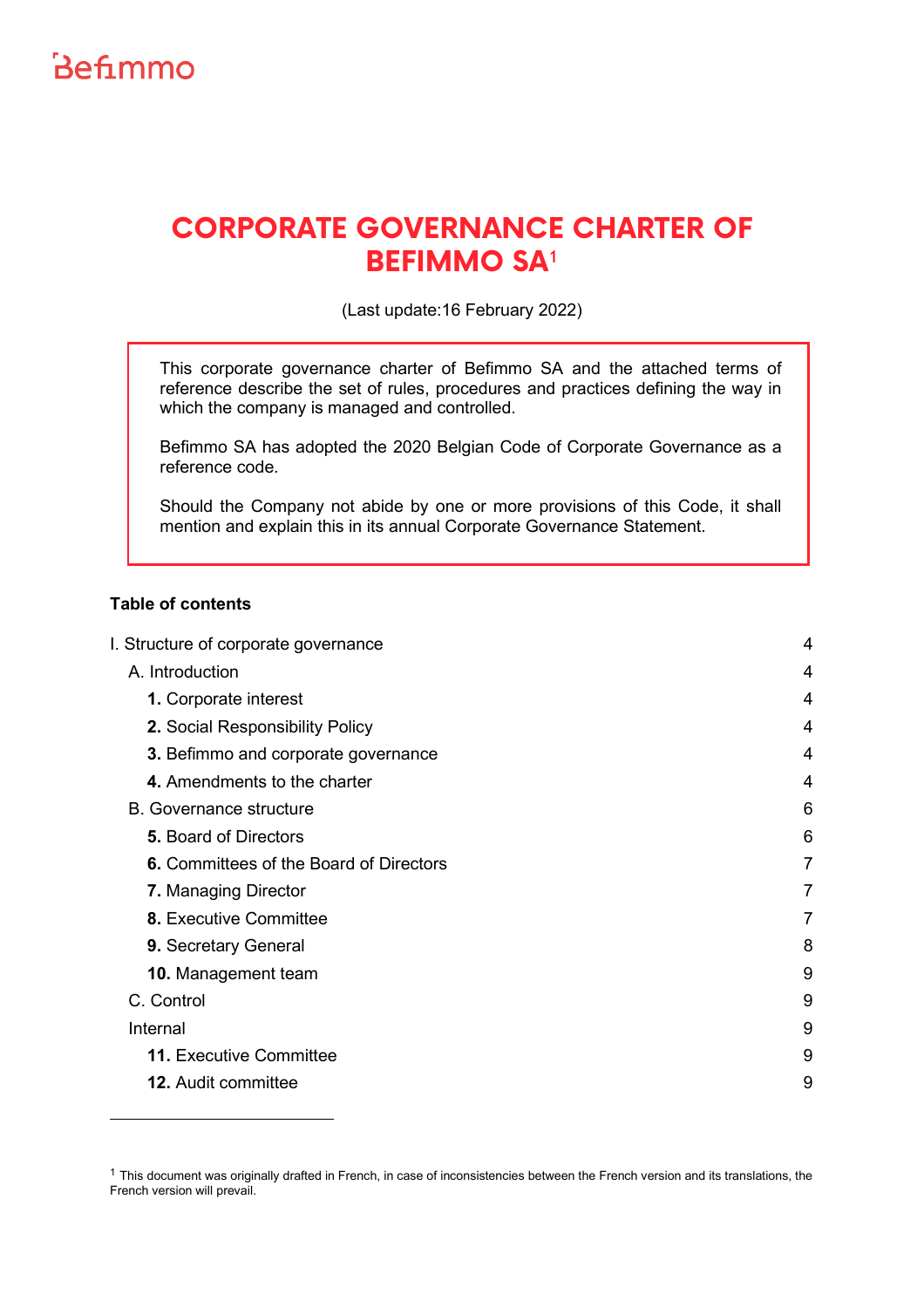| External                                                                                                                   | 9  |
|----------------------------------------------------------------------------------------------------------------------------|----|
| 13. Financial Services and Markets Authority                                                                               | 9  |
| <b>14. Auditors</b>                                                                                                        | 10 |
| 15. Real-estate experts                                                                                                    | 10 |
| D. The Promoter                                                                                                            | 10 |
| <b>16.</b> Role and position of the Promoter                                                                               | 10 |
| E. Ethics                                                                                                                  | 10 |
| 17. Principles                                                                                                             | 10 |
| F. Whistleblowing Policy                                                                                                   | 11 |
| II. Rules applicable to Directors and Executive Officers                                                                   | 11 |
| A. Duties                                                                                                                  | 11 |
| 18. Directorships                                                                                                          | 11 |
| 19. Qualities of Directors and members of the Executive Committee                                                          | 11 |
| 20. Confidentiality                                                                                                        | 12 |
| B. Rules for preventing conflicts of interest                                                                              | 12 |
| 21. Legal provisions                                                                                                       | 12 |
| 22. Confidentiality in the Board of Directors                                                                              | 12 |
| 23. Policy concerning transactions with Directors not covered by Article 7:96 of the Code<br>of Companies and Associations | 13 |
| 24. Policy regarding transactions with a member of the Executive Committee                                                 | 13 |
| 25. Directors and corporate opportunities                                                                                  | 13 |
| III. Rules to prevent market abuse                                                                                         | 14 |
| 26. Principle                                                                                                              | 14 |
| 27. Targeted persons                                                                                                       | 14 |
| 28. Closed and Prohibited Periods                                                                                          | 15 |
| 29. Information and disclosure obligation                                                                                  | 15 |
| 30. Chief Compliance Officer                                                                                               | 16 |
| IV. Remuneration policy                                                                                                    | 16 |
| V. Shareholder base                                                                                                        | 16 |
| 31. Dialogue with shareholders                                                                                             | 16 |
| 32. Shareholders are encouraged to attend general Meetings                                                                 | 17 |
| 33. Convening Meetings and agenda items                                                                                    | 17 |
| 34. Admission to general Meetings                                                                                          | 17 |
| 35. Subsidiaries                                                                                                           | 18 |
| 36. Shareholding structure                                                                                                 | 18 |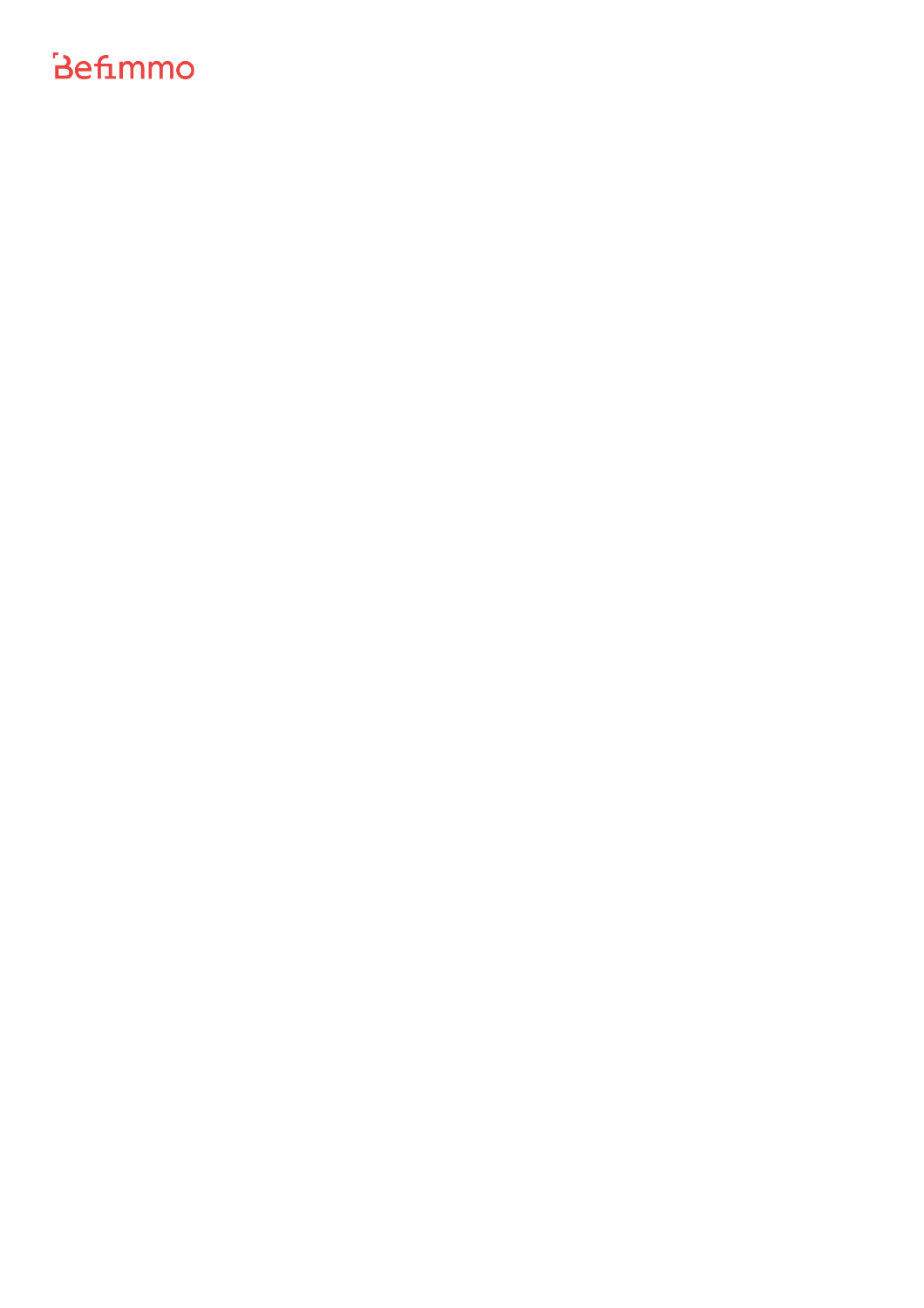## <span id="page-3-1"></span><span id="page-3-0"></span>**I. STRUCTURE OF CORPORATE GOVERNANCE**

#### **A. Introduction**

#### <span id="page-3-2"></span>**1.** Corporate interest

In accordance with the law and its Articles of Association, Befimmo SA (hereinafter the "Company") is managed according to its corporate interest, which includes the interest of all its stakeholders.

This principle is applied strictly: the Company and its management bodies shall take no account of the personal interests of shareholders, Directors, members of its Executive Committee or, when applicable, its Promoter.

#### <span id="page-3-3"></span>**2.** Social Responsibility Policy

Befimmo has fully integrated the principles of Corporate Social Responsibility within its strategy and day-to-day operations by anticipating economic, societal and environmental evolutions.

Throughout the years, it has built a strategy in terms of Social Responsibility focused on themes considered material for its internal and external stakeholders: shareholders, analysts, customers, management team and employees, researchers and academics, authorities, architects, builders, suppliers, experts, etc.

With this in mind, the Company has equipped itself with tools and aligning itself with the most ambitious reference frameworks in terms of sustainable development and has set concrete objectives that are published. It pays particular attention to the reliability of the reporting process as well as to the rigor, accuracy and transparency of both financial and non-financial communications, which include, in particular, the indicators of its sustainable development policy.

Befimmo participates in various external evaluation systems of its Corporate Social Responsibility policy, carried out by independent and recognized organizations.

#### **3.** Befimmo and corporate governance

<span id="page-3-4"></span>Befimmo SA has adopted the 2020 Belgian Code of Corporate Governance as a reference code, taking into account the specific features relating to legislation on BE-REITs ("Sociétés Immobilières Réglementées/Gereglementeerde Vastgoedvennootschappen").

## <span id="page-3-5"></span>**4.** Amendments to the charter

Purely formal amendments to this Charter and the terms of reference of the Board of Directors and its committees may be made by the Secretary General.

Where changes in the applicable legislation or amendments to the reference code or to the organisation of the Company require an update of this charter or the terms of reference, the Secretary General shall submit the amendments to the Board of Directors for decision (where appropriate, after consulting the committees affected by the amendments). Where amendments are fundamental, they shall be mentioned in the Company's next Annual Report.

In the two cases mentioned in the above paragraphs, the Secretary General shall ensure that the new version of these documents is immediately published on the Company's website,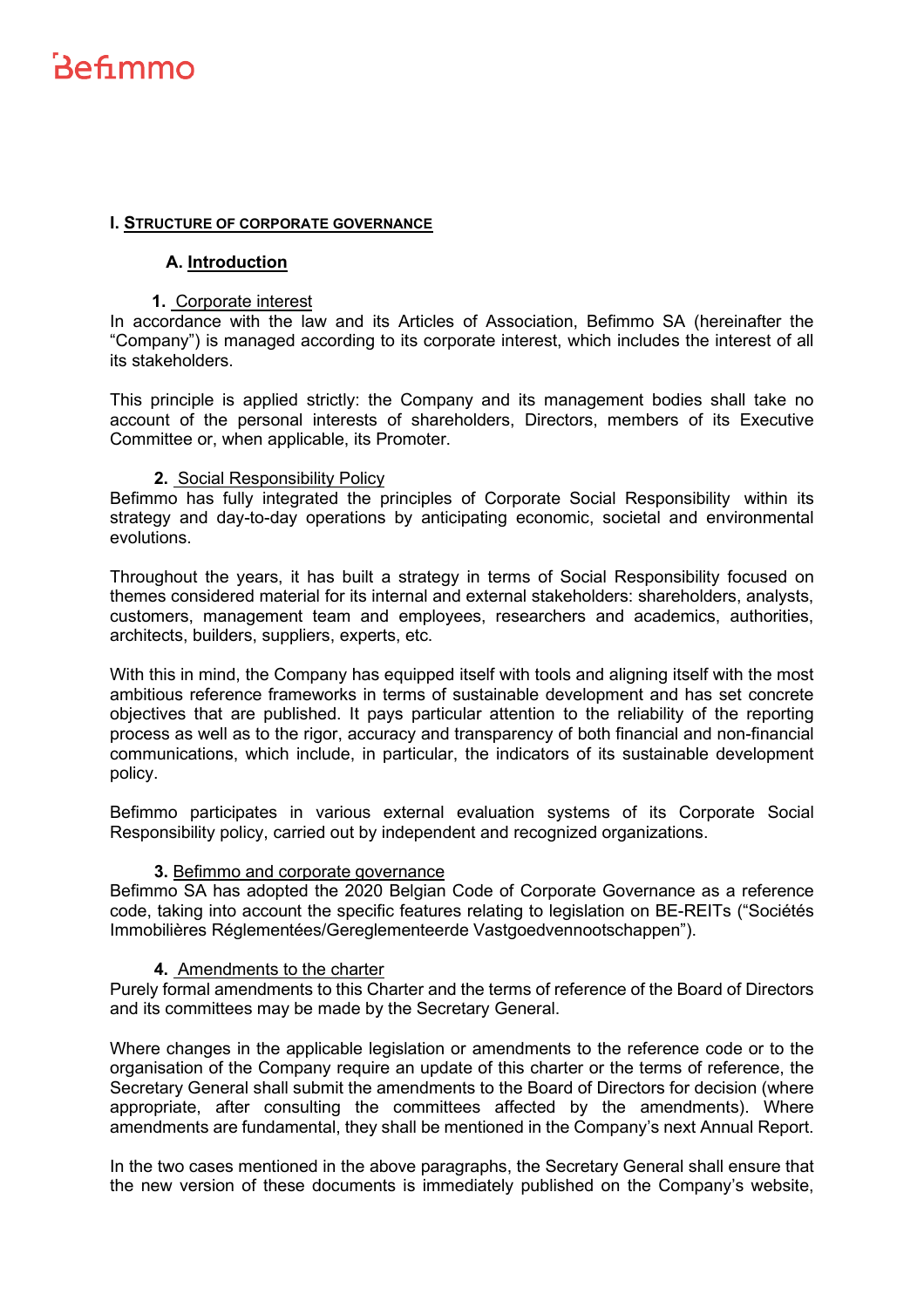mentioning the date of the latest amendment.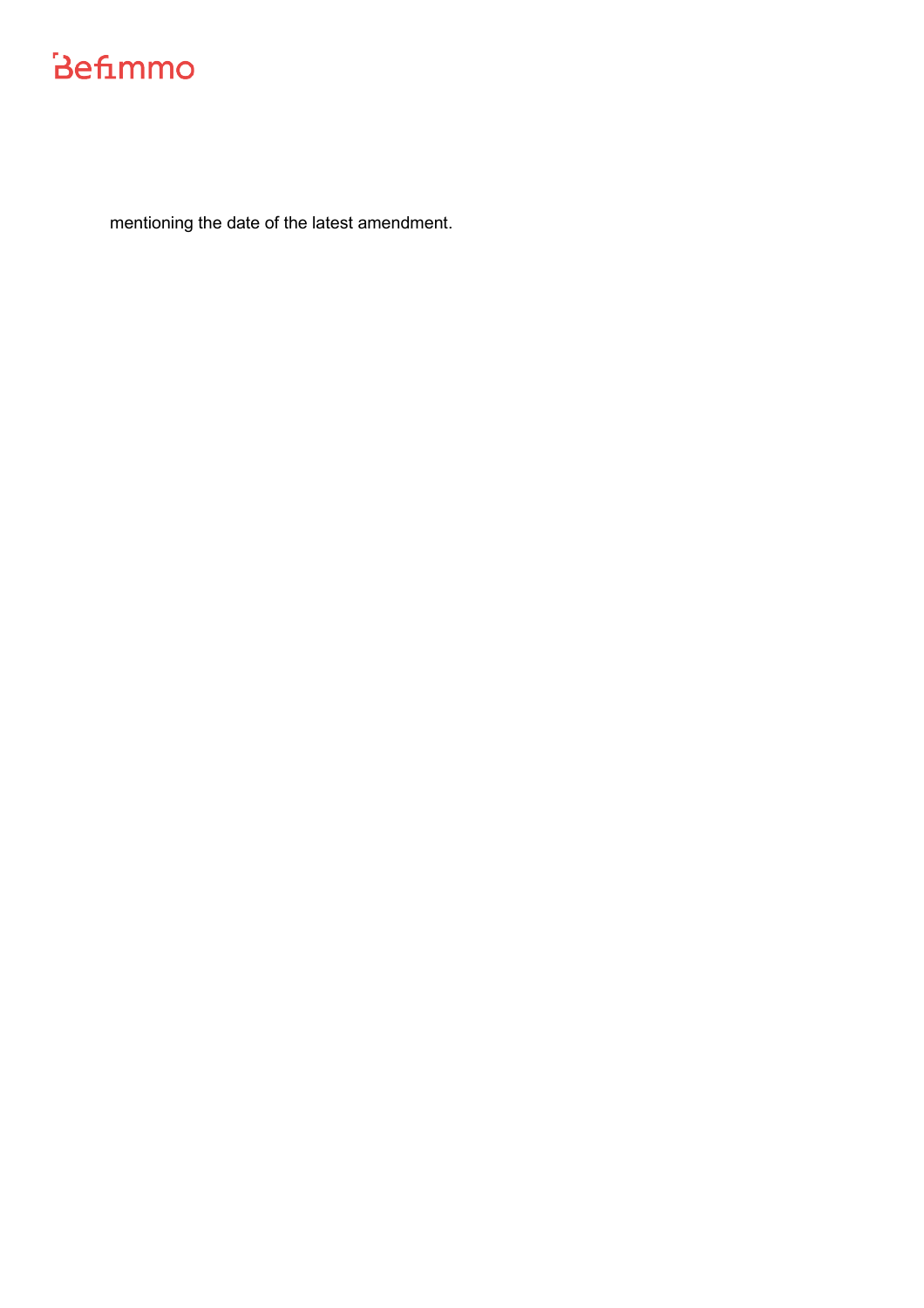# **B. Governance structure**

#### <span id="page-5-1"></span>**5.** Board of Directors

<span id="page-5-0"></span>The composition of the Board of Directors reflects a triple degree of independence:

- the Board is composed of a majority of non-executive Directors;
- the Board is composed of at least three Directors who are independent within the meaning of the Code of Companies and Associations law and the Belgian corporate governance charter;
- the Board is composed of a majority of Directors not linked to shareholders.

The Board pursues sustainable value creation by the Company, by setting the Company's strategy, within the framework of the Corporate Social Responsibility policy that it defines, establishing effective, responsible and ethical leadership and monitoring the Company's performance. In order to effectively pursue such sustainable value creation, the Board develops an inclusive approach which balances the legitimate interests and expectations of shareholders and those of other stakeholders.

The Company has opted for a "one-tier" governance structure. As a result, it is administered by a The Board of Directors which is empowered to perform all acts necessary or useful for the achievement of the Company's aims, except those reserved by law or the articles of association to the General Meeting.

The Board's duties include the following, amongst others (non-exhaustive list) :

- Defining the strategy and the general policy of the Company ;
- Adopting the budget, the annual accounts, establishing the half-yearly and quarterly accounts of the Company and taking all necessary measures to ensure the integrity and publication at the appropriate time of these documents and all other significant, financial or non-financial, information (prospectus, press releases, etc.);
- Deciding on investments, divestments and long-term financing;
- Establishing the management report for the General Meeting of the shareholders, which includes in particular the company governance statement and the remuneration report;
- Calling the Ordinary and Extraordinary General Meetings of the shareholders of the Company;
- Deciding on the use of the authorised capital;
- Establishing the special Board of Directors reports as provided for by law (authorised capital, contributions in kind, reports on mergers/splits, etc.);
- Deciding on the structure of the executive management of the Company and determining the powers and missions entrusted to the Executive Officers individually or collectively; hiring and deciding on the remuneration of the Executive Officers, following the opinion of the Appointment and Remuneration Committee; assessing the performance of the Executive Officers and the implementation of the Company's strategy;
- Supervising the services of the External Auditor and the internal audit function, taking into account the examination carried out by the Audit Committee;
- Deciding on corporate values and the risk level that the Board deems acceptable;
- Putting in place structures and procedures to promote proper functioning and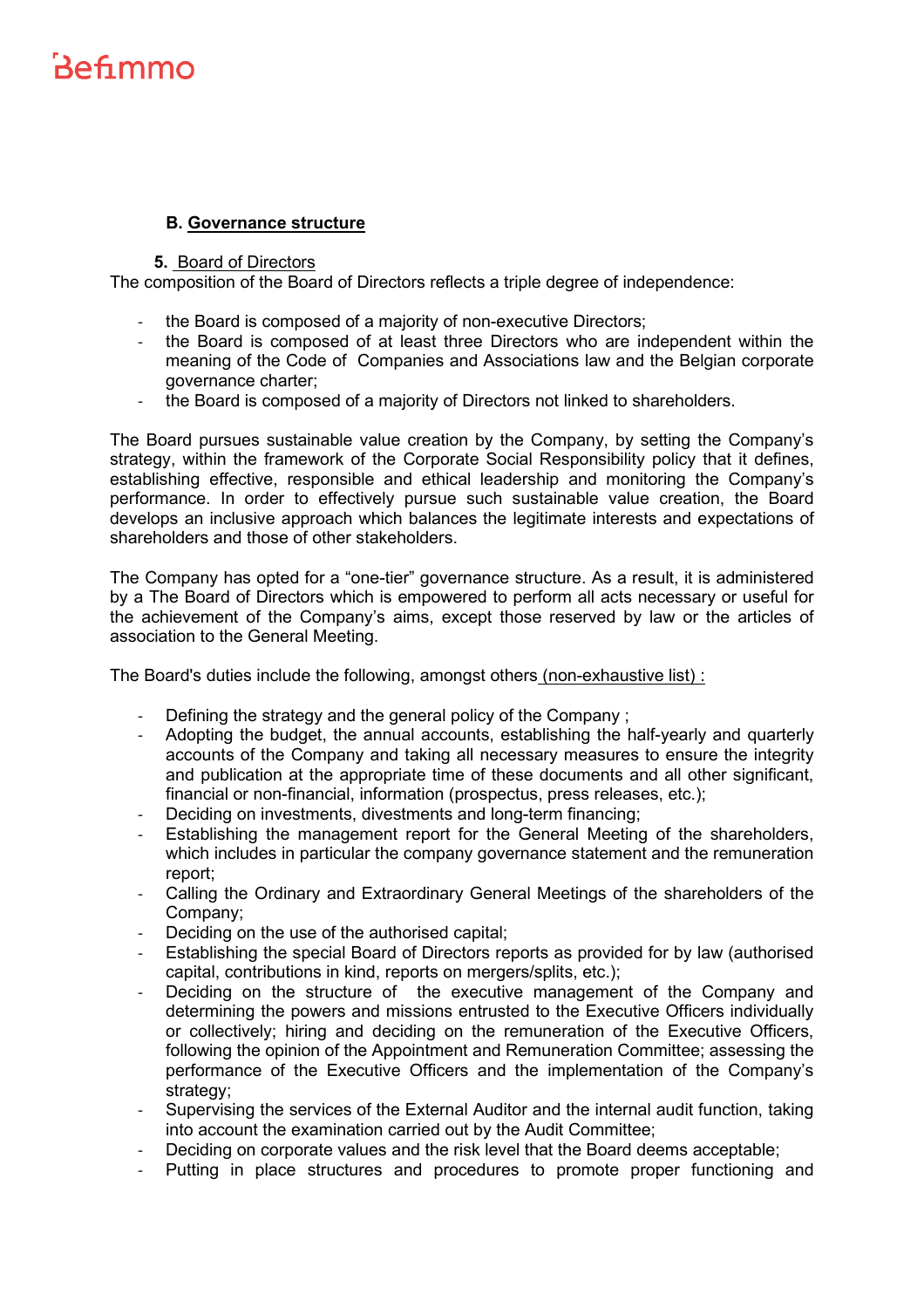shareholder confidence, including prevention and management mechanisms for conflicts of interest;

- Approving a framework of reference for internal control and risk management put in place by the Executive Officers; examine the implementation of this framework of reference, taking into account the review carried out by the Audit Committee; describe, in the Corporate Governance Statement, the main characteristics of the Company's internal control and risk management systems;

The Board of Directors is a decision-making body of a collegial kind with regard to responsibility and functioning.

The Terms of reference of the Board of Directors contain a more detailed description of its composition and its rules of operation.

#### **6.** Committees of the Board of Directors

<span id="page-6-0"></span>The Board of Director may appoint committees amongst its members. It shall establish at least an Audit Committee and an Appointment and Remuneration Committee and shall lay down their terms of reference.

The Terms of Reference of the Audit Committee and the Appointment and Remuneration Committee contain a description of the composition, duties and rules of operation of these Committees.

#### <span id="page-6-1"></span>**7.** Managing Director

In accordance with the Company's Articles of Association, the Board of Directors may delegate the day-to-day management. In this context, it may appoint the persons empowered to act as Managing Director; specify the powers of the Managing Director and how they should be exercised; revoke his position if appropriate; determine the content and format of the information required of the Managing Director.

The Managing Director may or may not be a Director.

The Board of Directors has delegated the day-to-day management as well as its representation within the framework of this management to the Managing Director, who also bears the title of Chief Executive Officer.

#### **8.** Executive Committee

<span id="page-6-2"></span>Pursuant to article 14 of the law of 12 May 2014 on BE-REITs, the effective management of the Company is entrusted by the Board of Directors to the members of the Executive Committee, who are referred to as "Executive Officers".

The Board of Directors has delegated certain management powers to the Executive Officers of Befimmo, who act collegially within the framework of an Executive Committee. The decisions of the Executive Committee are taken by consensus of its members, who share responsibility collegially.

The Executive Committee is mainly entrusted with the following duties:

analysing the general policy and general strategy of the Company and making proposals to the Board of Directors;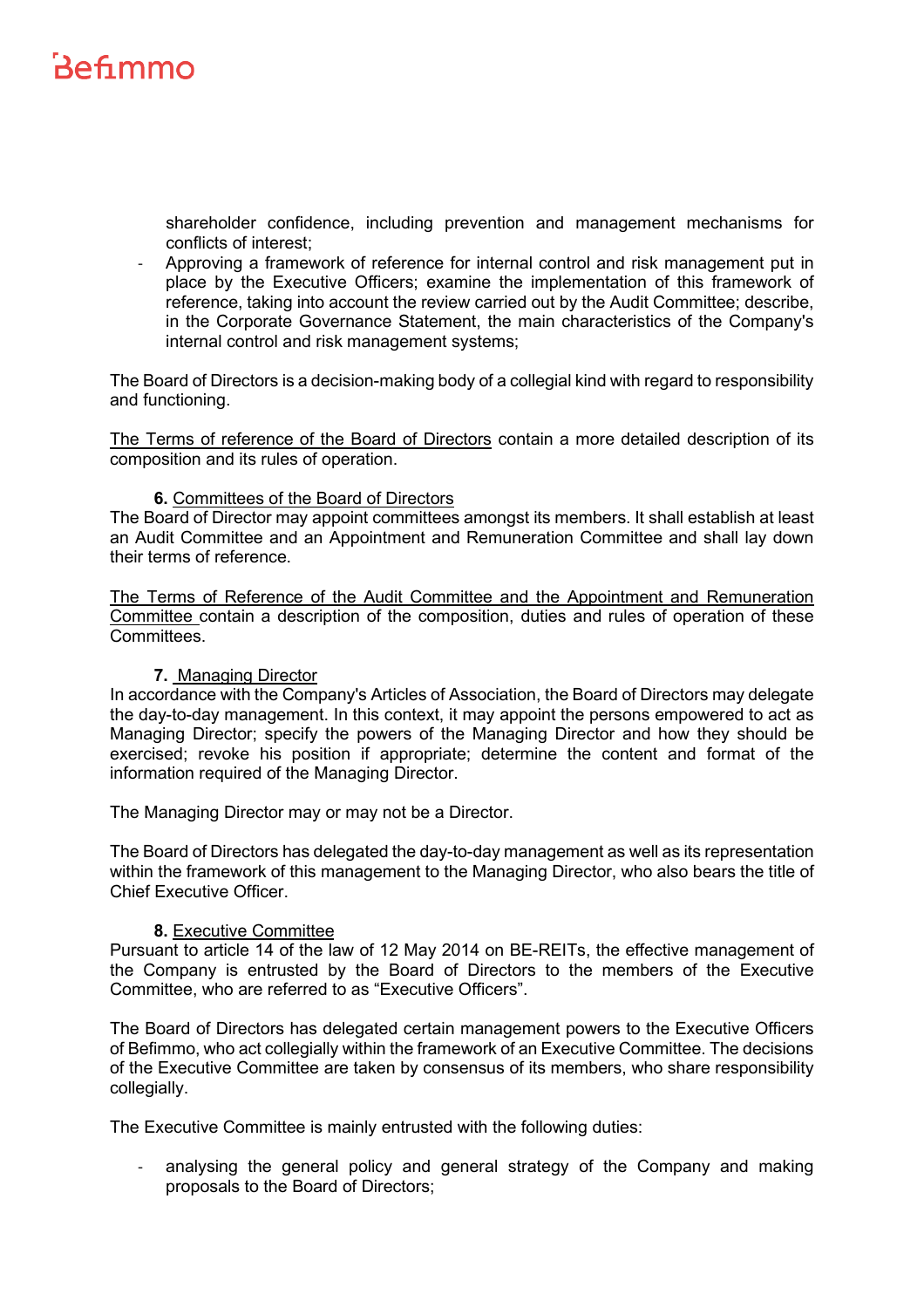- implementing the Company's general policy and general strategy, as decided by the Board of Directors;
- in general, implementing the decisions of the Board of Directors;
- identifying opportunities and needs in terms of investments, divestments and financing and making any appropriate proposals in that regard to the Board of Directors when the valuation of these exceed the amounts provided in the delegation of powers by the Board to the Executive Committee;
- day-to-day management of the Company, including (but not limited to) the commercial, operational and technical management of the property portfolio;
- leading the Company's operational team in accordance with its strategy and general policy;
- Supervising the exhaustive, specific, reliable, and precise preparation of financial statements in accordance with accounting standards and the Company's assessment rules, presenting the financial statements to the Board of Directors;
- making a balanced and clear assessment of the financial situation, the budget and the business plan of the Company, to submit this assessment to the Board of Directors;
- implementing internal controls (systems for identifying, assessing, managing and monitoring financial and other risks), without prejudice to the monitoring role of the Board of Directors and the Chief Executive Officer;
- reporting to the Board of Directors, the FSMA and the Statutory Auditor(s);
- preparing the publication of the financial statements and other financial or non-financial information.

In this context, the Board of Directors has delegated specific decision-making and representation powers to the Executive Committee, described in the Terms of Reference of the Executive Committee.

The Executive Committee exercises its duties without prejudice to the powers of the Board of Directors.

The Executive Committee submits any transaction to the initiative of the Board of Directors, even if it falls within the scope of the powers delegated to the Committee, where it deems necessary on account of its nature, the risks involved or the parties concerned.

The terms of reference of the Executive Committee contain a more detailed description of the identity of its members, its duties and operating methods.

## **9.** Secretary General

<span id="page-7-0"></span>The Secretary General of the Company is appointed by the Board of Directors. He:

- provides the secretarial offices of the Board of Directors and, at their request, of the committees set up by the Board; assists the Chief Executive Officer in preparing the Meetings of the Board of Directors; ensures that information is properly communicated within the Board of Directors and its Committees, and that the meetings of the Board of Directors, its Committees, and the General Meetings of the Company are well organised in terms of logistics; assists the Chief Executive Officer and the Chairman of the Board of Directors in drafting the minutes;
- advises the Company on governance and contributes to the proper governance of the Company. To that end, he provides the necessary information to the Chairman of the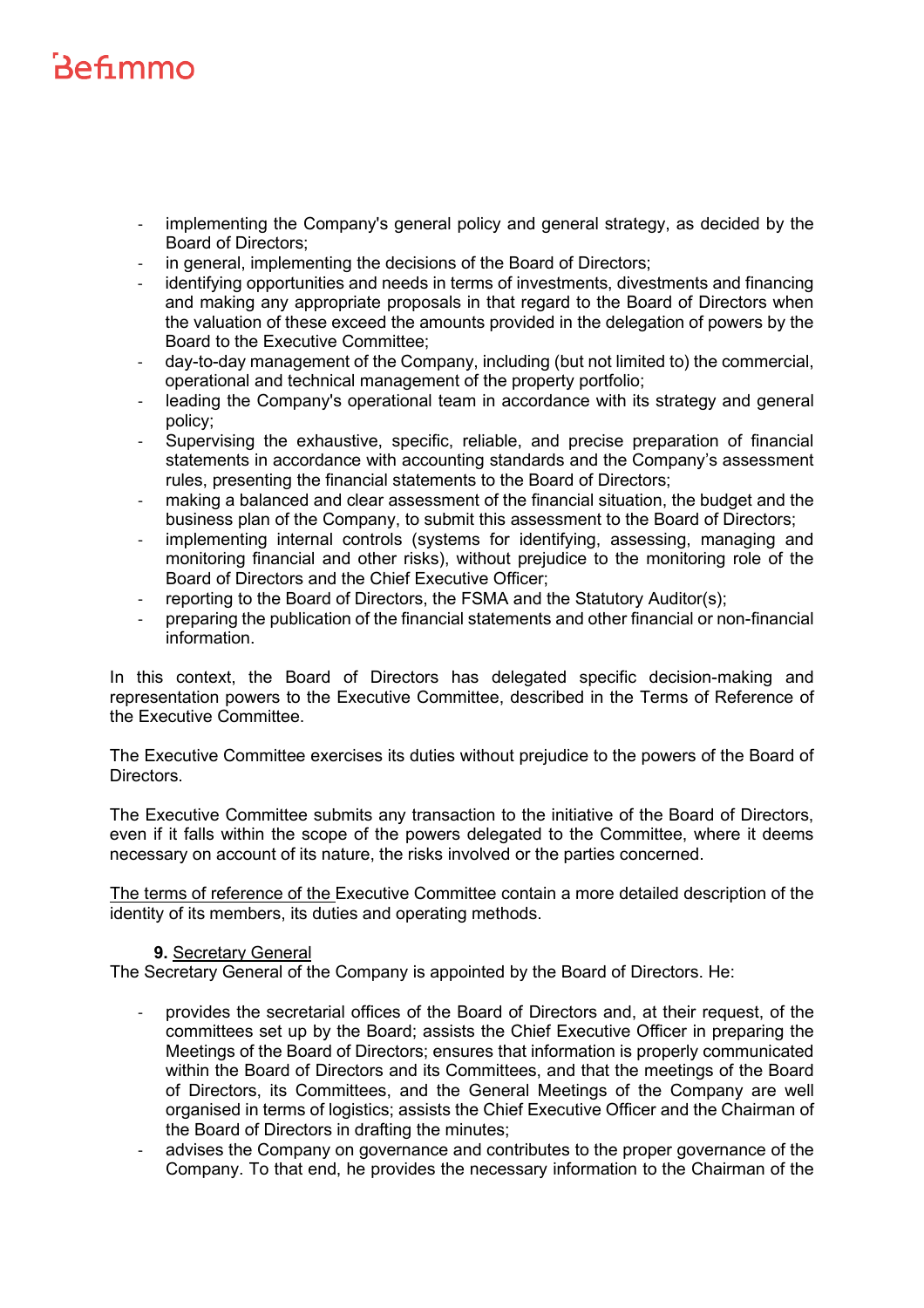Board of Directors and the Chief Executive Officer about developments in principles of corporate governance and the rules to prevent market abuse, and answers any questions on the subject from the Directors and Executive Officers;

- assists the Board in drafting the corporate governance report which is part of the management report;
- acts as Chief Compliance Officer.
- **10.** Management team

<span id="page-8-0"></span>Befimmo SA has a management team led and directed by the members of the Executive Committee in accordance with the decisions of the Board of Directors.

The Company may also call upon external sub-contractors or consultants. In this case, where the services are of a substantial value, the Company shall compare the bids of the potential service providers. The contract shall be awarded on the basis of normal market conditions and fair value for money, if necessary after application of the rules to prevent conflicts of interest (see hereafter), in particular where the sub-contractor is a company affiliated with a shareholder.

As a matter of policy, the Company does not have recourse to the services of third parties who, in the context of their work, might have access to information that could be used against the the Company's interest.

# **C. Control**

## <span id="page-8-2"></span><span id="page-8-1"></span>**Internal**

## **11.** Executive Committee

<span id="page-8-3"></span>The Executive Committee shall take the measures necessary to exercise internal control. In particular, the Committee is required to report at least once a year on the assessment of the internal control system.

#### **12.** Audit committee

<span id="page-8-4"></span>The Audit Committee assists the Board of Directors with internal control and risk management, preparing financial statements and other financial information, appointing the Statutory Company Auditors and managing relations with them.

## <span id="page-8-5"></span>**External**

#### **13.** Financial Services and Markets Authority

<span id="page-8-6"></span>Befimmo SA is subject to the control of the Financial Services and Markets Authority (FSMA) in two respects: in its quality of listed Company referred to in article 1:11 of the Code of Companies and Associations, and in its quality of BE-REIT ("SIR/GVV").

The FSMA has the power to accredit the BE-REIT. To obtain a license, the BE-REIT must demonstrate that it satisfies a number of conditions relating in particular to its organisation and must provide a license file application to the FSMA. Any changes to the content of the file (such as draft amendments to the articles of association) must be notified to the FSMA to enable it to check that the conditions for license are still met.

Several transactions are subject to prior information or prior authorisation of the FSMA. In addition, the FSMA must be provided with the information required by law, in particular a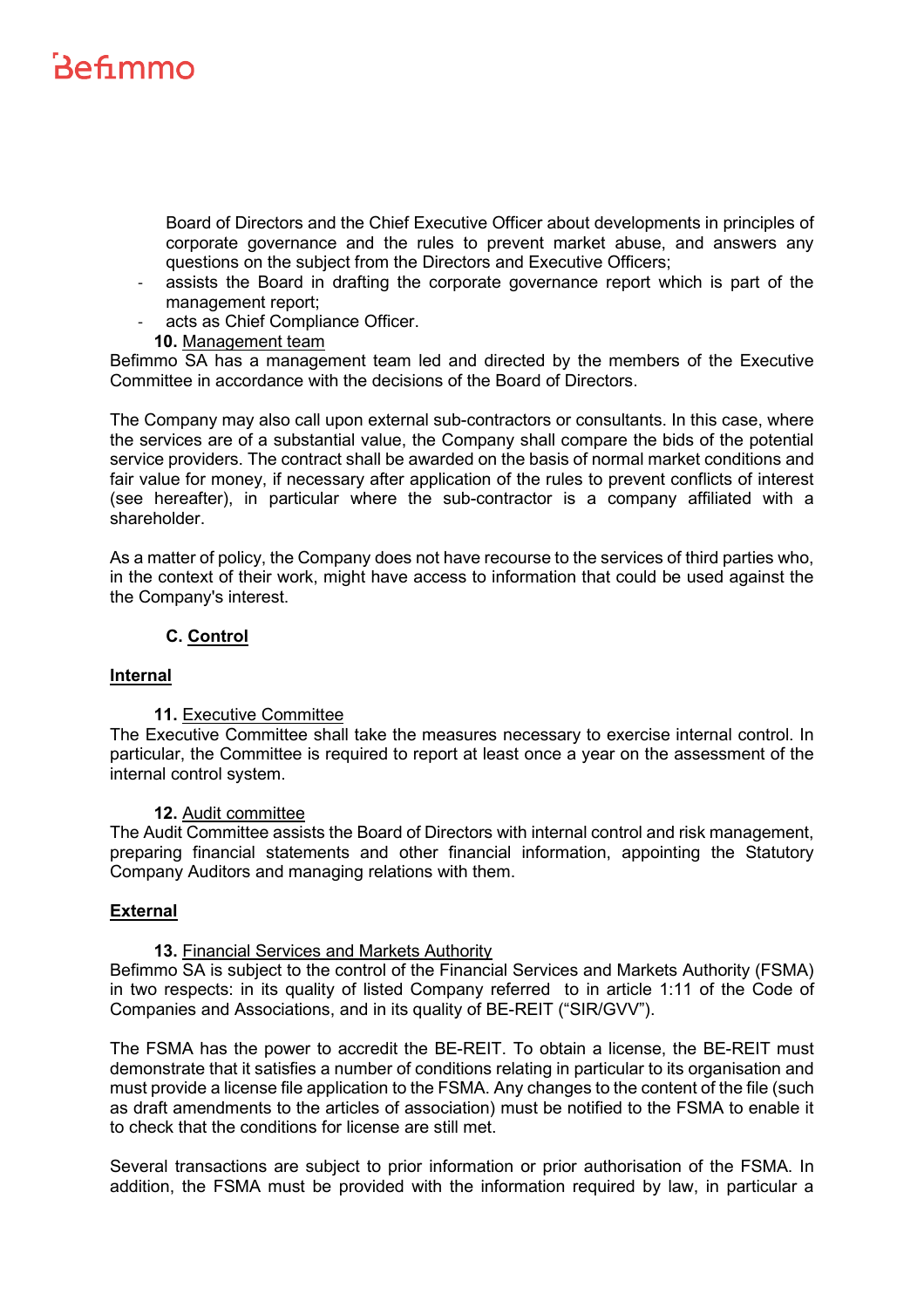detailed financial situation, prior to disclosure to the public. The FSMA is entitled to request any information regarding the organisation, financing, situation and transactions carried out by BE-REITs as well as valuations and the rate of return of its assets.

#### **14.** Auditors

<span id="page-9-0"></span>One or more Auditors are appointed by the General Meeting of shareholders, on proposal of the Board of Directors, with the prior agreement of the FSMA. They exercise control at two levels.

They check and certify the financial information contained in the annual accounts, and may also be asked by the FSMA to check the accuracy of other information requested by the FSMA.

#### **15.** Real-estate experts

<span id="page-9-1"></span>In accordance with the legislation applicable to BE-REITs, the Company calls on external appraisers for regular or occasional valuations of its real estate assets.

Firstly, the appraisers carry out a detailed valuation of the real-estate assets at the end of each financial year, and this valuation is binding for preparing the BE-REIT's annual accounts. The appraisers also update the overall valuation of the real estate assets at the end of each of the first three quarters of the financial year, to take account of their characteristics and market developments. The appraisers also value the BE-REIT's assets whenever the latter carries out a share issue, stock market listing, or share buyback other than via the stock exchange.

Secondly, the appraisers value each real estate asset the BE-REIT intends to acquire or dispose of before the transaction takes place. If the purchase or sale price of the property differs by more than 10% from this valuation to the detriment of the BE-REIT, the transaction must be justified in the BE-REIT's Annual Report, and if relevant, in its half-yearly report.

## <span id="page-9-2"></span>**D. The Promoter**

## **16.** Role and position of the Promoter

<span id="page-9-3"></span>The Promoter of the Company, a public BE-REIT, is the person or group of persons who control the public BE-REIT, whether exclusively or jointly. The role of promoter(s) is described in Articles 22 and 23 of the law of 12 May 2014 on BE-REITs.

<span id="page-9-4"></span>As no legal entity or individual currently holds the control of Befimmo, the Company has no Promoter.

## **E. Ethics**

#### **17.** Principles

<span id="page-9-5"></span>Befimmo SA abides by the strictest ethical standards.

It does not tolerate any form of corruption, and refuses to enter into a business relationship with anyone involved or suspected of involvement in illegal activities.

It ensures that all members of its team act in accordance with deontological principles and sound business practice.

The Board should ensure that the company's culture is supportive of the realisation of its strategy and that it promotes responsible and ethical behaviour.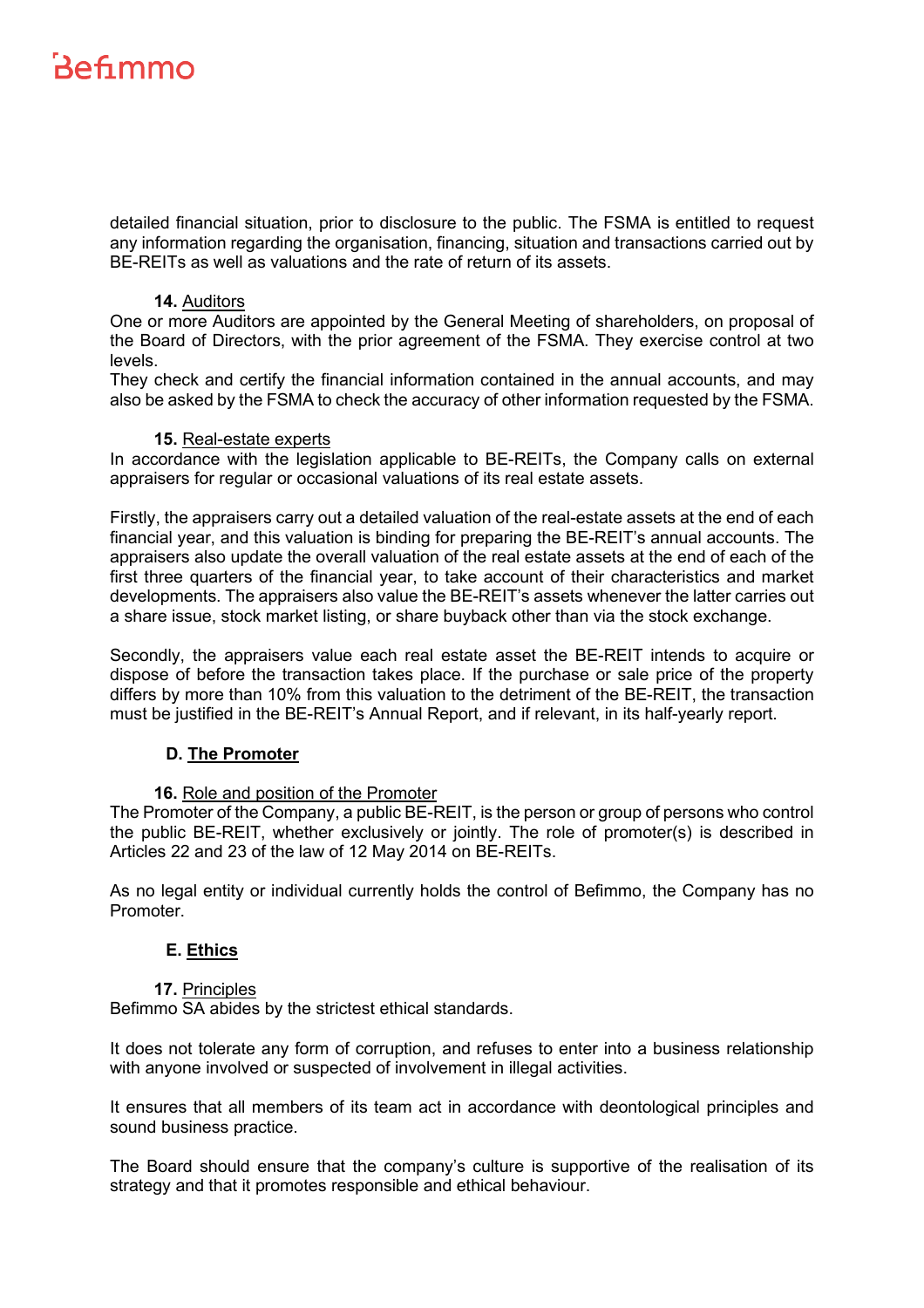The code of ethics sets out its ethical policies.

### **F. Whistleblowing Policy**

<span id="page-10-0"></span>The Company has drawn up a Whistleblowing policy offering every Staff Member<sup>[2](#page-10-5)</sup> the necessary means to report (actual or potential) breaches of the rules of European law<sup>[3](#page-10-6)</sup> and of all Befimmo internal policies (e.g. the Corporate Governance Charter, the Code of Ethics, the Dealing Code, the Anti-Corruption Policy, the Client and Counterparty Acceptance Policy, Labour Terms, the Policy on Diversity and Inclusion, the Philanthropy and Associative Partnership Policy, the Privacy Policy, etc.) to a central contact point within Befimmo, in complete confidentiality and without fear of reprisals in the broadest sense.

#### <span id="page-10-2"></span><span id="page-10-1"></span>**II. RULES APPLICABLE TO DIRECTORS AND EXECUTIVE OFFICERS**

#### **A. Duties**

## **18.** Directorships

<span id="page-10-3"></span>Anyone approached for appointment as a Director of Befimmo SA must disclose a full list of all the Directorships they hold to the Chairman of the Appointment and Remuneration Committee.

If a Director of the Company intends to accept a Directorship in addition to the ones he already holds (with the exception of Directorships held in companies controlled by the Company and Directorships which, in the opinion of the Director concerned, are not such as to affect his availability), he shall inform the Chairman of the Board of Directors and examine with him whether this new commitment will make him sufficiently available for the Company.

Furthermore, no later than 31 December each year the Director concerned shall disclose to the Chairman of the Board all the Directorships he has accepted or given up over the fiscal year.

#### **19.** Qualities of Directors and members of the Executive Committee

<span id="page-10-4"></span>Before taking up their duties, Directors and members of the Executive Committee shall become acquainted with the legal and regulatory requirements pertaining to their duties as well as the specific rules of the Company arising out of its articles of association, this charter, the terms of reference of the Board of Directors and the terms of reference of the Executive Committee.

New Directors shall ensure that they receive adequate initial training to enable them quickly to make an effective contribution to the work of the Board of Directors. The same applies to Directors newly appointed as members of a committee of the Board of Directors. Finally, they shall update their skills and develop their knowledge of the Company with a view to performing

<span id="page-10-5"></span> $2$  Encompasses all employees (full-time, part-time or temporary), Executive Officers, as well as independent service providers supplying services to Befimmo on a recurring basis.

<span id="page-10-6"></span><sup>&</sup>lt;sup>3</sup> See article 1 of the Directive (EU) 2019/1937 of the European Parliament and of the Council of 23 October 2019 on the protection of persons who report breaches of Union law [\(L\\_2019305EN.01001701.xml \(europa.eu\)\)](https://eur-lex.europa.eu/legal-content/EN/TXT/HTML/?uri=CELEX:32019L1937&from=FR) for the complete list of areas.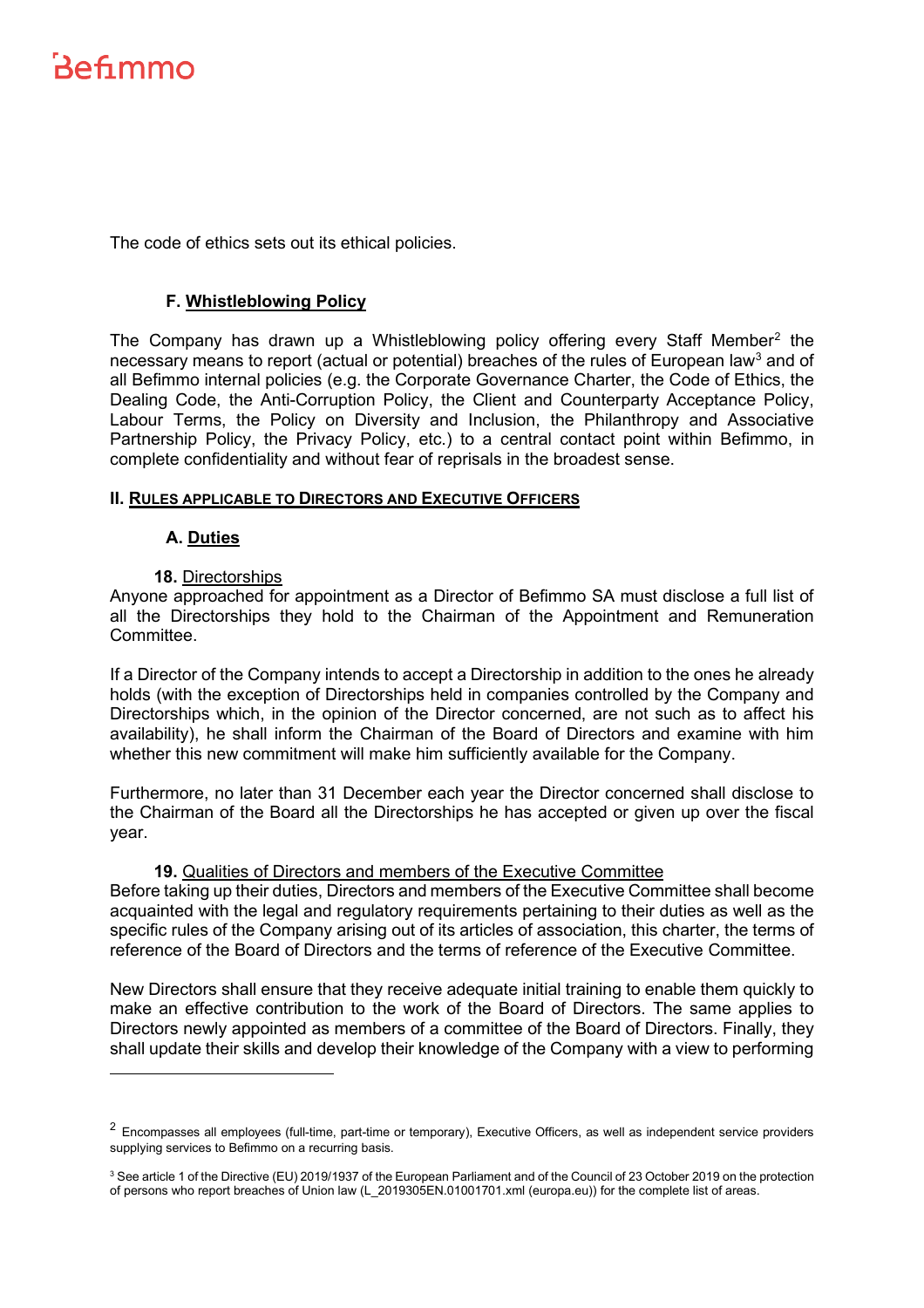their function as well as possible in the Board of Directors and in the committees established by it.

In accordance with the principles of good governance, the Directors and the members of the Executive Committee shall carry out their duties in good faith, in the manner they deem will best promote the interest of the Company, and with the care expected of a person exercising ordinary prudence in the performance of such duties.

The Directors and the members of the Executive Committee undertake to maintain independent analysis, judgement, decision-making and action, in all circumstances and to reject all direct or indirect pressure that may be put on them by Directors, specific groups of shareholders or any third party in general.

The Directors and the members of the Executive Committee shall dedicate the necessary time and attention to carrying out their duties.

The Company's Annual Report shall include a report of each Director's attendance record at Meetings of the Board and the committees in which they are a member.

#### **20.** Confidentiality

<span id="page-11-0"></span>Information about the Company communicated to a Director or a member of the Executive Committee within the context of his functions is provided to him *intuitu personae*. He must personally keep this information confidential and under no circumstances disclose it.

## **B. Rules for preventing conflicts of interest**

#### <span id="page-11-1"></span>**21.** Legal provisions

<span id="page-11-2"></span>The legal provisions regarding the prevention of conflicts of interest that apply to the Company are articles 7:96 and 9:97 of the Code of Companies and Associations as well as the specific rules on conflicts of interest in the legislation applicable to BE-REITs (which require the FSMA to be notified in a number of cases).

Where a Director has an interest that conflicts with that of the Company, the Board of Directors applies the procedures provided for by those rules.

The Board has adopted the preventive rules set out below in addition to the applicable legal rules.

#### **22.** Confidentiality in the Board of Directors

<span id="page-11-3"></span>Whenever it would be contrary to the interests of the shareholders of the Company for the Director concerned to be informed of the terms under which the Company plans to complete a transaction, he will not be sent the preparatory notes; he will refrain from attending the Board's deliberation pertaining to such transaction, and the item will be added as an annex to the minutes, that shall not be provided to him.

These rules cease to apply when they are no longer relevant (i.e. generally after the Company has completed the transaction or decided not to pursue it).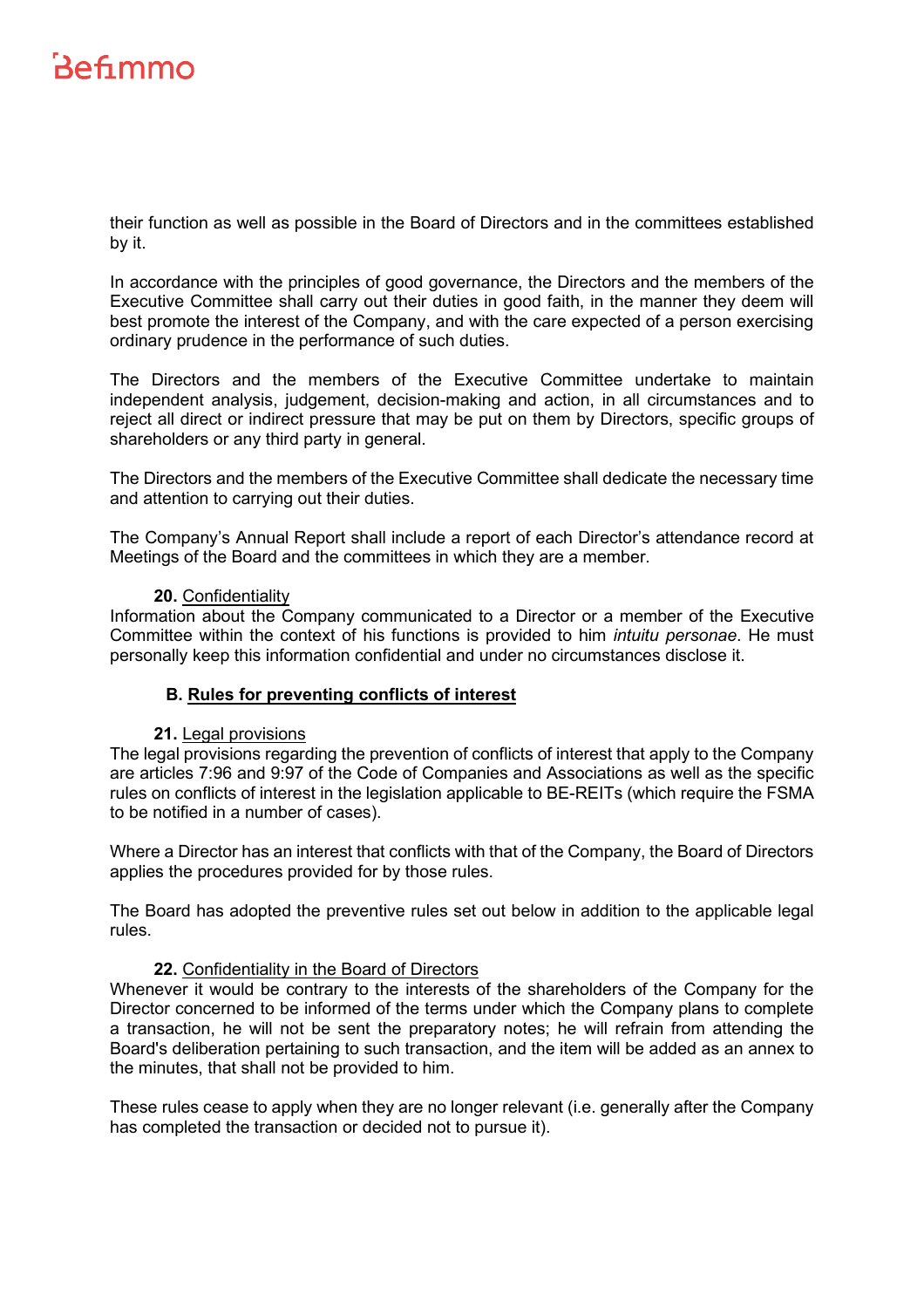#### **23.** Policy concerning transactions with Directors not covered by Article 7:96 of the Code of Companies and Associations

<span id="page-12-0"></span>In the event the Company undertakes to conclude with a Director or a company controlled by the latter or in which he has an interest other than insignificant, a transaction not covered by Article 7:96 of the Code of Companies and Associations (for example, because it is an ordinary transaction complying with normal terms and conditions and guarantees of the market), the Company nonetheless considers necessary:

- that such Director notifies the other Directors prior to the Board's deliberation;
- that his statement as well as the reasons for the non-application of Article 7:96 of the Code of Companies and Associations are added to the minutes of the Board of Directors who will make the decision;
- that the concerned Director refrains from attending the Board's deliberation related to such transaction, or from voting;
- that, whenever it would be contrary to the interests of the shareholders of the Company for the Director concerned to be informed of the terms under which the Company plans to complete a transaction, he will not be sent the preparatory notes and the item will be added as an annex to the minutes, that shall not be provided to him.

In any case, the transaction must be carried out at arm's length.

However, the minutes reporting the concerned transaction need not be reproduced in the Annual Report.

This policy also applies, *mutatis mutandis*, to transactions between a Director of the Company and a subsidiary of the latter.

Where this policy is applied a comment on it shall be included in the corporate governance statement of the Annual Report.

<span id="page-12-1"></span>**24.** Policy regarding transactions with a member of the Executive Committee The policy above also applies, *mutatis mutandis*, to transactions between, on the one hand, the Company and its subsidiaries and, on the other hand, the members of the Executive Committee.

The concerned member will inform the Executive Committee of potential conflicts of interest and, where necessary, refrain from discussing and voting on the relevant point, in accordance with the procedures for the prevention of conflicts of interests provided for by the Code of Companies and Associations, the BE-REIT legislation and in the Governance Charter of Befimmo SA.

TIn addition, the point or file concerned by the conflict of interest is put on the agenda of the meeting of the Board of Directors for deliberation and decision; the concerned transaction must be concluded at arm's length.

## **25.** Directors and corporate opportunities

<span id="page-12-2"></span>Since the Company's Directors are appointed on the basis of their knowhow and experience in real estate, they frequently hold Directorships in other real estate companies or in companies controlling real estate companies.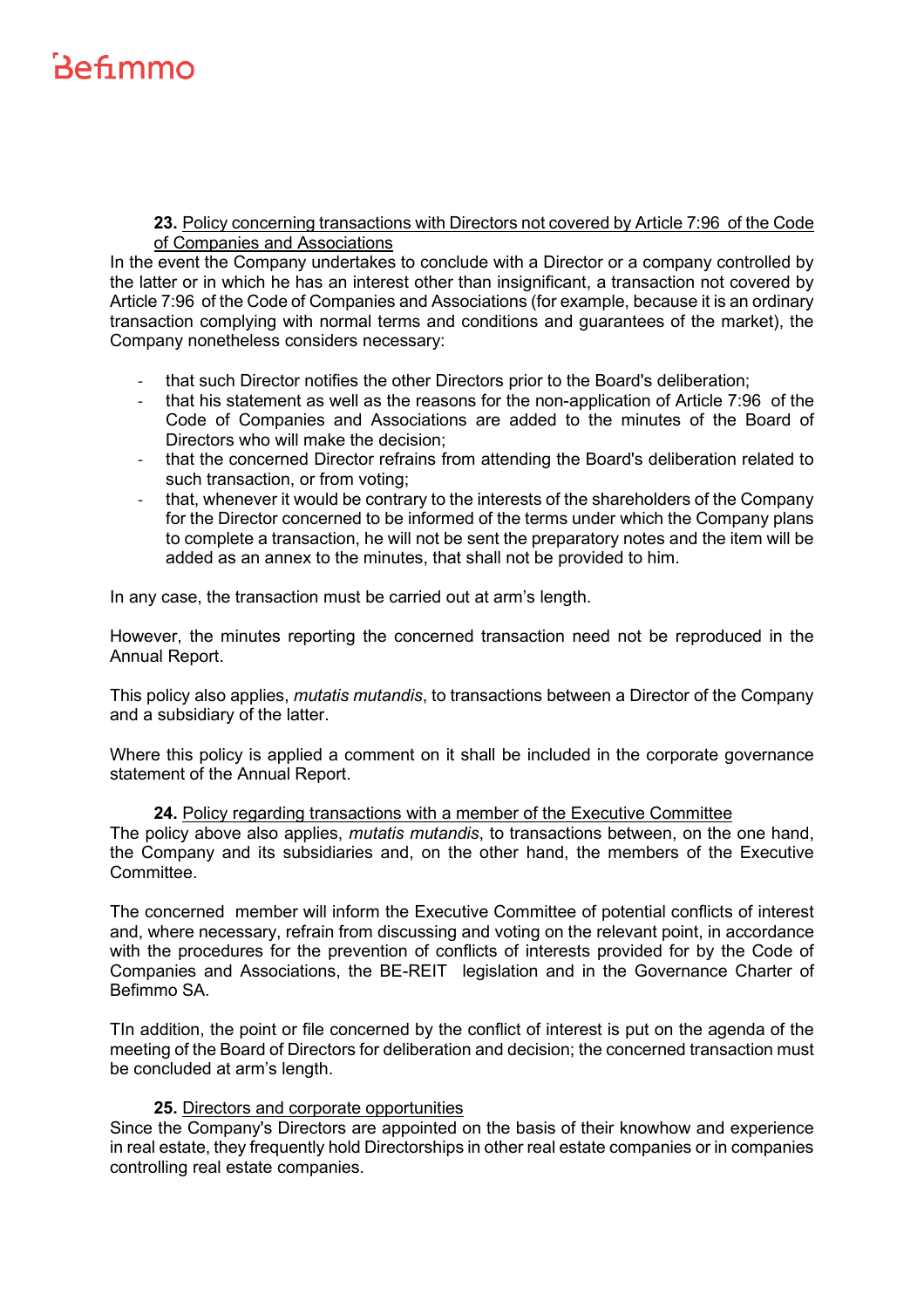Consequently, it may happen that a transaction proposed to the Board of Directors (such as the purchase of property at auction) could interest another company in which a Director holds a position. In that case, which may in certain circumstances give rise to a conflict of duties, the Company has decided to apply a procedure modelled closely on Article 7:96 of the Code of Companies and Associations relating to conflicts of interest.

The Director involved must immediately notify the Chairman of the Board of Directors and the Chief Executive Officer that such situation has arisen. Where possible, the Chief Executive Officer shall also verify that the situation effectively exists.

Once the risk has been identified, the concerned Director and the Chairman of the Board of Directors or the Chief Executive Officer shall consider together whether the "*chinese walls*" procedures adopted within the organisation that the Director belongs to are sufficient to allow him to attend, unchallenged and at his sole responsibility, the meetings of the Board of Directors. Where no such procedures have been put in place or where the Director concerned or the Board of Directors takes the view that it would be more sensible for that Director not to attend, then he shall withdraw from the discussion and decision-making process: he shall not be provided the preparation notes; he shall withdraw from the meeting of the Board of Directors when the item is being discussed and such item shall be included as an appendix to the minutes, which shall not be provided to him.

The minutes of the Board of Directors shall record that this procedure has been complied with or state the reason why it has not.

This procedure ceases to apply as soon as the risk no longer exists (for example, because either Befimmo SA or the competiting company has decided not to make an offer).

If necessary, this procedure should be combined with Article 7:96 of the Code of Companies and Associations where applicable (for example, when the Director has a financial interest opposed to that of the Company for the transaction to be entered into by a company other than the Company). In the latter case, all relevant extracts from the minutes of the Board of Directors must be reproduced in the management report.

### <span id="page-13-0"></span>**III. RULES TO PREVENT MARKET ABUSE**

#### **26.** Principle

<span id="page-13-1"></span>The Company abides by European Regulation and European Directive on market abuse and its implementation under Belgian Law in the Law of 2 August 2002 on the supervision of the financial sector and on financial services, and implements internal procedures to ensure that these principles are complied with.

The Board of Directors shall draw up a set of rules governing transactions entered into by the Directors and persons with management responsibilities within the Company, on the Company's shares and the publication of such transactions.

<span id="page-13-2"></span>**27.** Targeted persons These rules apply to:

(a) all 'Persons Discharging Managerial Responsibilities ("PDMR"s), defined as all those with managerial responsibilities within the Company pursuant to the applicable legislation, i.e.: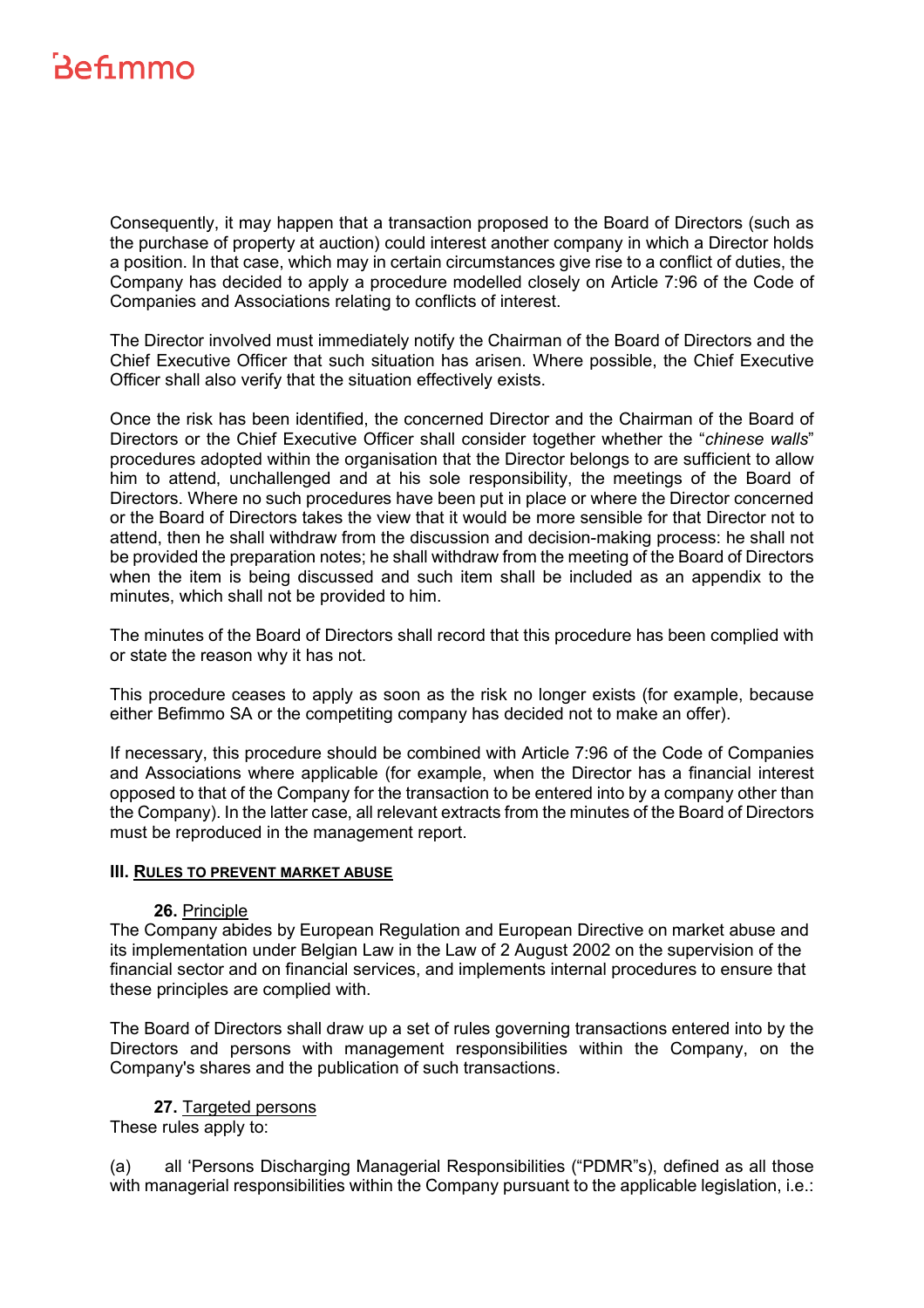- all members of the Company's administrative, management or supervisory bodies; in particular, the Directors and members of the Executive Committee;
- all senior executives who are not members of the above bodies but have regular access to inside information relating directly or indirectly to the Company, and the power to take managerial decisions concerning the Company's future developments and business prospects;

(b) all 'insiders', defined as each person who is in possession of Inside Information; if the person in question is a legal person, the notion will extend to natural persons who take part in the decision-making, on behalf of such legal person;

(c) in accordance with the applicable legislation, the Company draws up and keeps up to date a list of persons belonging to the "Circle of Designated Persons": all PDMRs, management companies and one-person limited liability companies managed and controlled by PDMRs and all the Employees.

# **28.** Closed and Prohibited Periods

<span id="page-14-0"></span>Persons on the above-mentioned list may carry out transactions or cause transactions to be carried out on the Company's stocks only outside the "Closed" and "Prohibited" Periods, and provided that they do not have access to inside information.

These "Closed Periods" are the following:

(a) the period of 30 calendar days immediately preceding the publication date of the annual results ;

(b) the period of 30 calendar days immediately preceding the publication date of the halfyear results ; and

(c) the period of 15 calendar days immediately preceding the publication date of the quarterly results.

The Closed Periods are determined once a year at the same time as the calendar of the meetings of the Board of Directors of Befimmo and are published on Befimmo's intranet site, accessible to all the Employees of Befimmo.

The "Prohibited Periods" are the periods during which the Company and/or certain PDMRs or Employees are in the possession of Inside Information. They are defined by the MAR Committee<sup>4</sup> and announced to the Insiders by the Chief Compliance Officer.

## **29.** Information and disclosure obligation

<span id="page-14-1"></span>Persons on the above-mentioned list, notably PMDRs, who plan to carry out a transaction or cause a transaction to be carried out on the Company's stocks shall notify the *Chief Compliance Officer* in advance*.*

<span id="page-14-2"></span><sup>4</sup> Market Abuse Regulation Committee: the committee comprised of the CEO, the CFO, the COO and the Compliance Officer.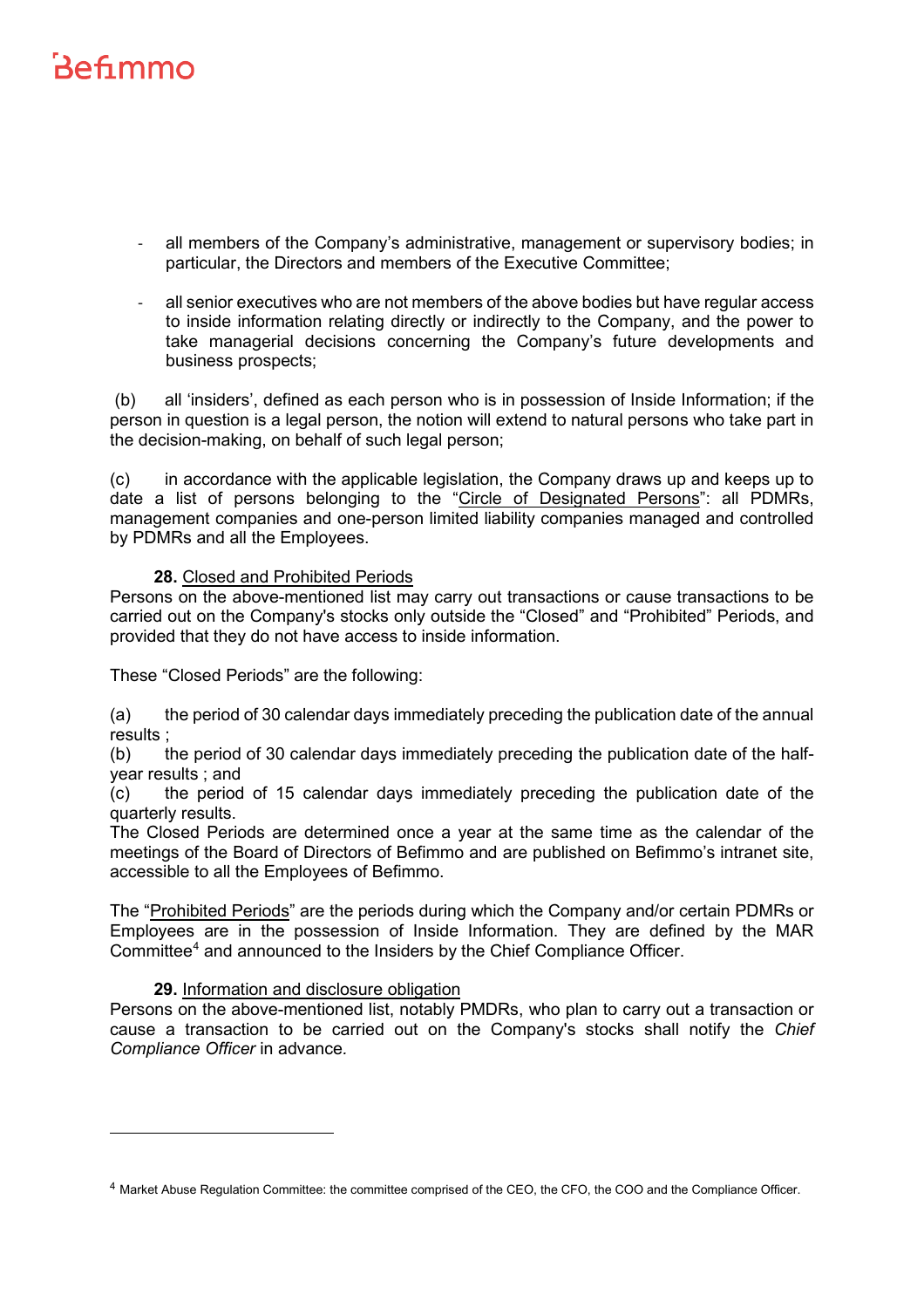All transactions conducted by a PMDR or a person closely associated with a PDMR must be made public to the extent and in the manner required by the applicable laws and the procedures put in place by the Company.

### **30.** Chief Compliance Officer

<span id="page-15-0"></span>The *Chief Compliance Officer* is appointed by the Board of Directors. He is responsible for ensuring that the rules set out in this section are complied with and, more specifically, has the following duties:

- to make sure that the procedures put in place by the Company to prevent market abuses are complied with;
- to draw up a list of persons working for or with the Company, whether or not under a contract of employment, and having regular or occasional access to inside information directly or indirectly concerning the Company;
- to draw up and maintain a list of all Insiders and take all reasonable steps to ensure that any person on the Insider list acknowledges in writing the legal and regulatory duties and prohibitions entailed;
- to inform everyone on these lists that they are on them;
- whenever any of these persons plan to carry out a transaction or cause a transaction to be carried out by means of a third party on the Company's stocks, to inform them about the rules applicable to the transaction; to advise them as to whether the planned transaction complies with the aforesaid rules (excluding any financial considerations);
- to ensure that the transaction is disclosed as required by law;
- to ensure that the matter is referred immediately to the Board of Directors of the Company and the FSMA if he finds that the rules of this section have been breached.

#### <span id="page-15-1"></span>**IV. REMUNERATION POLICY**

The Company's remuneration policy is described in an annex to this Charter and is an integral part of it.

#### <span id="page-15-2"></span>**V. SHAREHOLDER BASE**

## **31.** Dialogue with shareholders

<span id="page-15-3"></span>The Company has a policy of publicity and communication to foster effective dialogue with its present and potential shareholders. The Company ensures that all the resources and information enabling shareholders to exercise their rights are available and shall devote a separate part of its website to a description of shareholders' rights to take part in and vote at general Meetings.

The Company is also a member of a number of professional associations which are a channel for meetings with investors.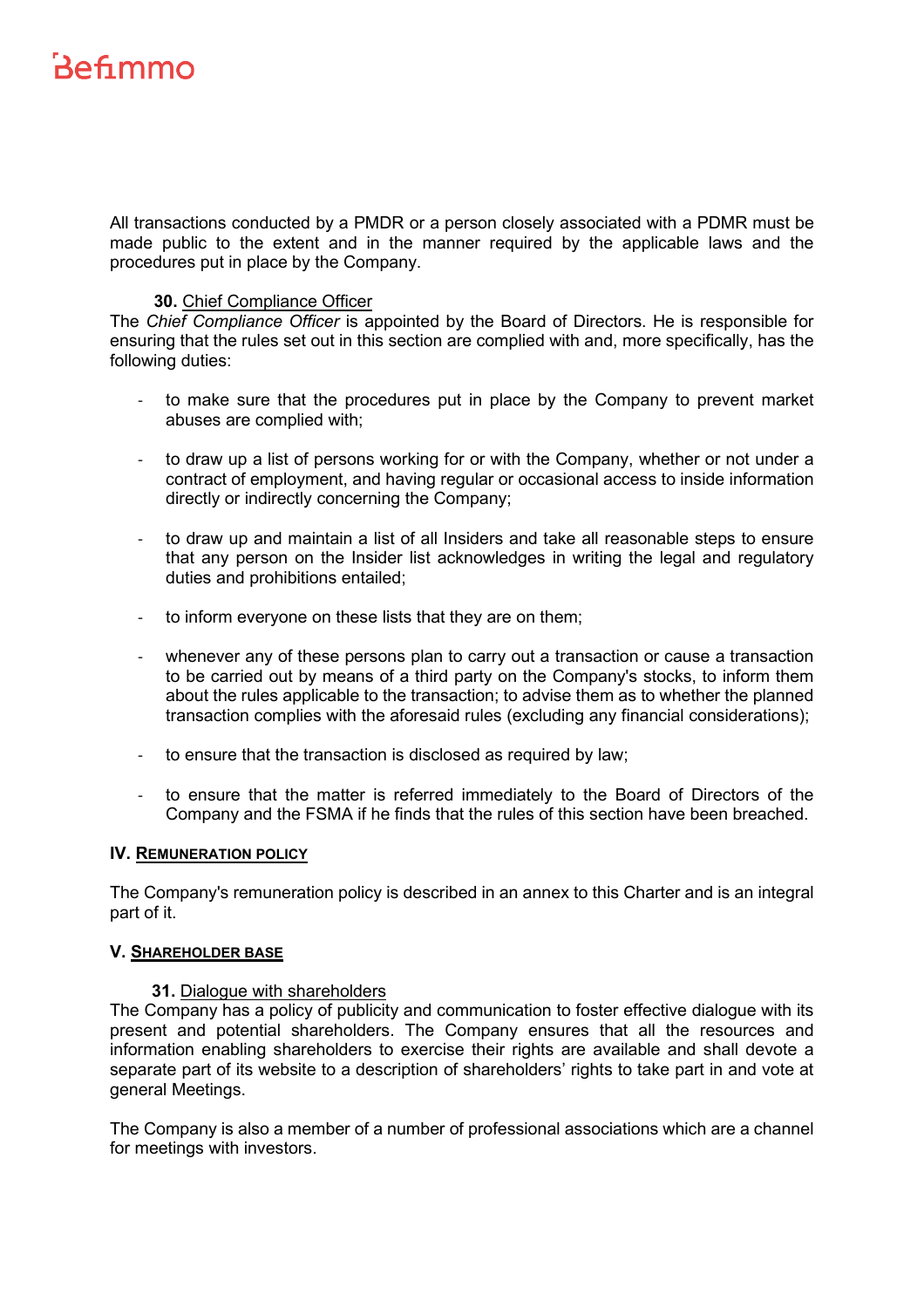The Company can be contacted at contact@befimmo.be. The Company also provides its shareholders with a telephone contact line (+32 2/679.38.60). All useful information for shareholders is available on the website www.befimmo.be.

#### **32.** Shareholders are encouraged to attend general Meetings

<span id="page-16-0"></span>The Company actively encourages its shareholders to attend general Meetings.

- The Company facilitates access to the information necessary for the shareholders to play an informed role in deliberations and voting through the following measures:
	- shareholders may visit the website or the registered office of the Company to obtain any information or document pertaining to Meetings immediately after the publication of a notice convening a Meeting;
	- shareholders may send questions in writing, immediately after the notice convening a Meeting and no later than the sixth day prior to the date of the Meeting; such questions shall be answered during the Meeting insofar as the shareholders comply with formalities of admission to a Meeting;
	- the Chairman of the Board and the Chief Executive Officer are automatically present at General Meetings to answer any questions regarding the agenda, the Annual Report or governance (for example, in the event the Company does not fully comply with the reference code);
	- several other Directors also attend General Meetings.
- The Company facilitates participation in general Meetings through the following measures:
	- opportunity to vote by proxy or by correspondence;
	- availability of proxy voting or correspondence forms on its website;
- The Company publishes the vote results and the minutes of each General Meeting on its website as soon as possible (and no later than fifteen days following the Meeting).

#### **33.** Convening Meetings and agenda items

<span id="page-16-1"></span>Based on the proportion of the capital represented by the shares they hold, the Company's shareholders may:

- require a General Meeting to be convened;
- require that items be entered on the agenda of the next annual General Meeting (in the case of items not requiring a quorum or the presence of a notary) or the next Extraordinary General Meeting (in the case of items requiring a quorum or the presence of a notary) convened by the Board of Directors.

The quorum for convening a Meeting is 10% of the capital.

The quorum for entering items on the agenda is 3% of the capital.

In such case, the Company's shareholders shall comply with provisions of Article 7:130 of the Code of Companies and Associations.

#### **34.** Admission to general Meetings

<span id="page-16-2"></span>To participate in a general Meeting and exercise the right to vote, shareholders are invited to: